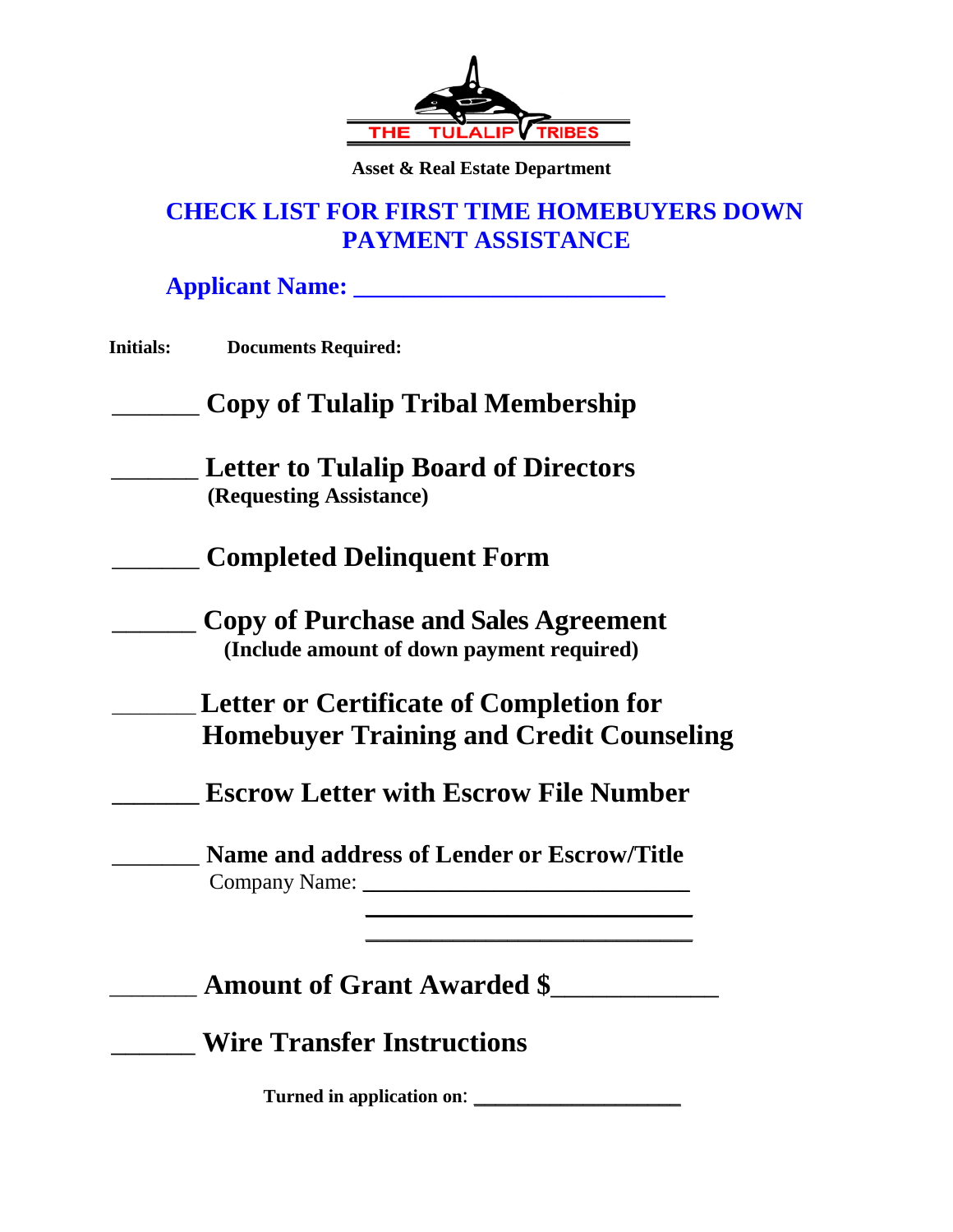## **Down payment Policy for First Time Homebuyers**

The Down Payment Assistant Policy (DPAP) will govern the disbursement of funds that provide assistance to any qualified Tulalip Tribal Member within the accustom areas of the Tulalip Tribes who do not presently own, have title or has entered into a legal binding purchase agreement of a modular or stick framed home.

- 1. Awards will be in the form of a Grant that is not required to be paid back and not to exceed \$10,000.00 per household.
- 2. **Awards are to First Time Homebuyers only that complete three (3) hours of homebuyers training and three (3) hours of credit counseling by a Certified lender or financial counseling agency.**
- 3. Down Payment Grants can be used towards the purchase of a modular or stick framed home that is built or placed on a permanent foundations within the Tulalip Tribes Treaty ceded area as set forth in the Treaty of Point Elliott. (As far north as Ferndale, as far East as Index, as far south as Tacoma, and as far west as the Tulalip Bay coastline line.)
- 4. Applicants must be a Tulalip Tribes member 18 years of age or older.
- 5. Applicants must provide a copy of their purchase agreement at the time of application.
- 6. The award will be in the form of a one-time grant to the borrower(s) that can be used towards the purchase of a new modular or stick framed home to cover only down payments, closing costs or escrow fees.
- 7. Applicant cannot be delinquent on any debt owed to the Tulalip Tribes or departments or programs governed under the Tulalip Tribes.
- 8. All awards will be made directly to the lending institution or Escrow Company in the nameof the borrower(s).
- 9. Grants cannot be used for the purchased of any Federal or Tribal subsidized home loan program.
- 10.A current credit report with all three credit bureaus information attached with application.
- 11. If there is another person named on the purchase and sales agreement other than the tribal member they must also provide a certification of participation and completion in the (3) hours of homebuyers training and the (3) hours of credit counseling by a certified lender or financial counseling agency.
- 12. If the applicant is purchasing the home with a spouse, or other party only one DPAP grant is allowed at a time for the same purchase and sale agreement/loan.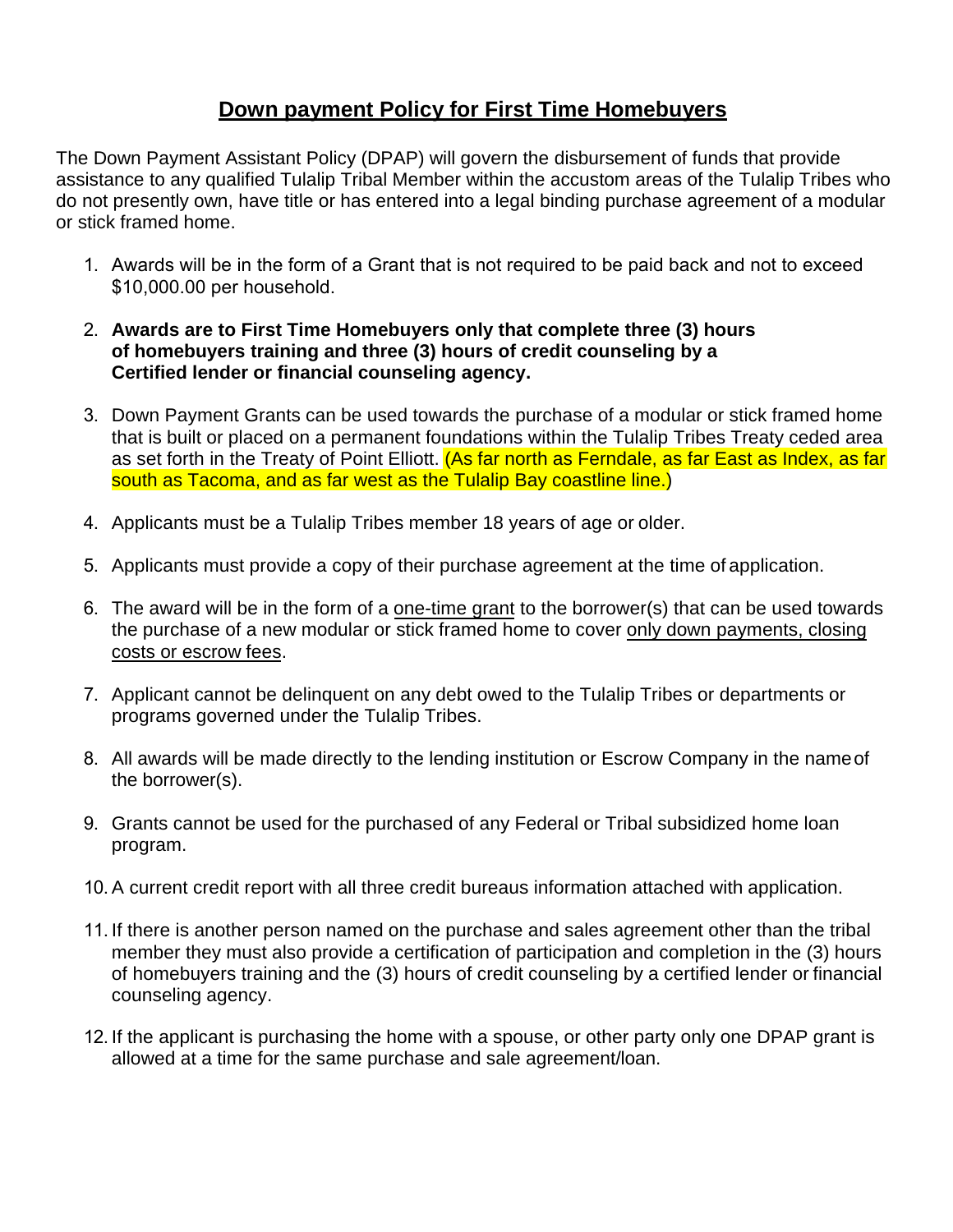

# **Asset & Real Estate Department**

#### **Tulalip Tribes Housing Assistance Program (T.T.H.A.P. PROGRAM)**

| (I.I.H.A.P. PRUGRANI)                                                                                                                                                                                                                                                                                             |                                                                                                      |
|-------------------------------------------------------------------------------------------------------------------------------------------------------------------------------------------------------------------------------------------------------------------------------------------------------------------|------------------------------------------------------------------------------------------------------|
| Down Payment Assistance funds are paid through two different sources. To see which one your<br>application will fall under please answer the questions below:                                                                                                                                                     |                                                                                                      |
| How many adults and children live in the home? _________________________________                                                                                                                                                                                                                                  |                                                                                                      |
| What is the gross household income including children? __________________________                                                                                                                                                                                                                                 |                                                                                                      |
|                                                                                                                                                                                                                                                                                                                   | *Depending on the source of funds used based on your application further verification may be needed. |
|                                                                                                                                                                                                                                                                                                                   | Date: $\qquad \qquad$                                                                                |
|                                                                                                                                                                                                                                                                                                                   |                                                                                                      |
| Phone Number(s): $\frac{1}{2}$ $\frac{1}{2}$ $\frac{1}{2}$ $\frac{1}{2}$ $\frac{1}{2}$ $\frac{1}{2}$ $\frac{1}{2}$ $\frac{1}{2}$ $\frac{1}{2}$ $\frac{1}{2}$ $\frac{1}{2}$ $\frac{1}{2}$ $\frac{1}{2}$ $\frac{1}{2}$ $\frac{1}{2}$ $\frac{1}{2}$ $\frac{1}{2}$ $\frac{1}{2}$ $\frac{1}{2}$ $\frac{1}{2}$ $\frac{$ |                                                                                                      |
| <u> 1989 - Johann Stein, marwolaethau a bhann an t-Amhain an t-Amhain an t-Amhain an t-Amhain an t-Amhain an t-A</u>                                                                                                                                                                                              |                                                                                                      |
| (Ex. Stick Built, Manufactured, Other)<br>for the DPA grant. The grant is for first time home purchases not vacant land purchases.                                                                                                                                                                                | - If you are purchasing land to build a home you will need to secure the home loan before applying   |
| Do you own the Property?                                                                                                                                                                                                                                                                                          | Letter or Certificate of Completion:                                                                 |
|                                                                                                                                                                                                                                                                                                                   |                                                                                                      |
| Email:                                                                                                                                                                                                                                                                                                            |                                                                                                      |
|                                                                                                                                                                                                                                                                                                                   |                                                                                                      |
|                                                                                                                                                                                                                                                                                                                   |                                                                                                      |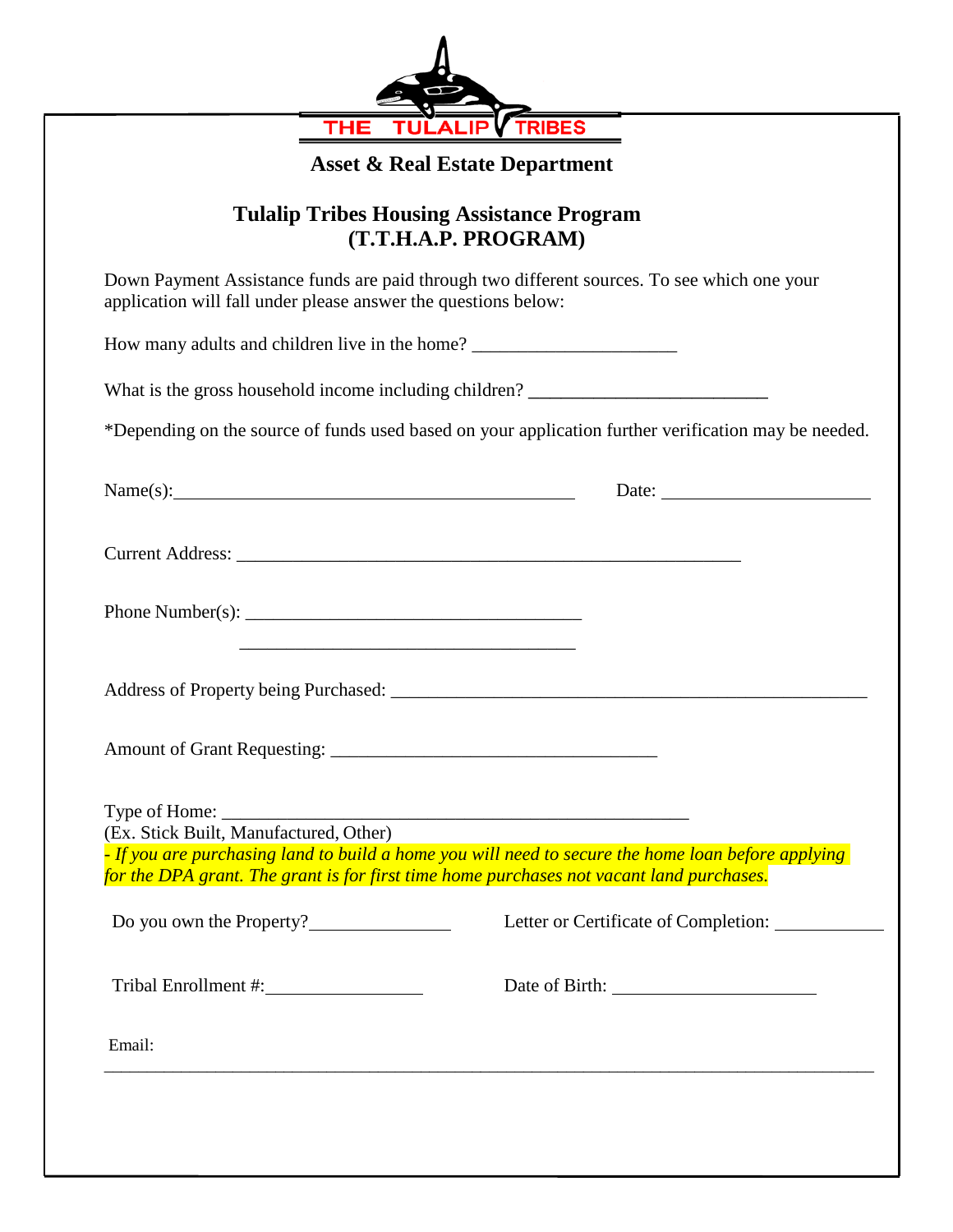

**Asset & Real Estate Department** 

## **Authorization to Release Information**

I, authorize the Tulalip Tribes TTHAP Program to release all information required for this Grant. The release of information by you is authorized whether such information is of record or not. I do hereby release you and all person, agencies, agents, employees, firms, companies, or parties affiliated with you from any damages resulting from providing such information. This authorization is valid for ninety (90) days from the date of signature below. Please keep a copy of my release request for your files.

Signature Date

Print

Signature(S) Date

Print

*"We are here as a team to work for our people"*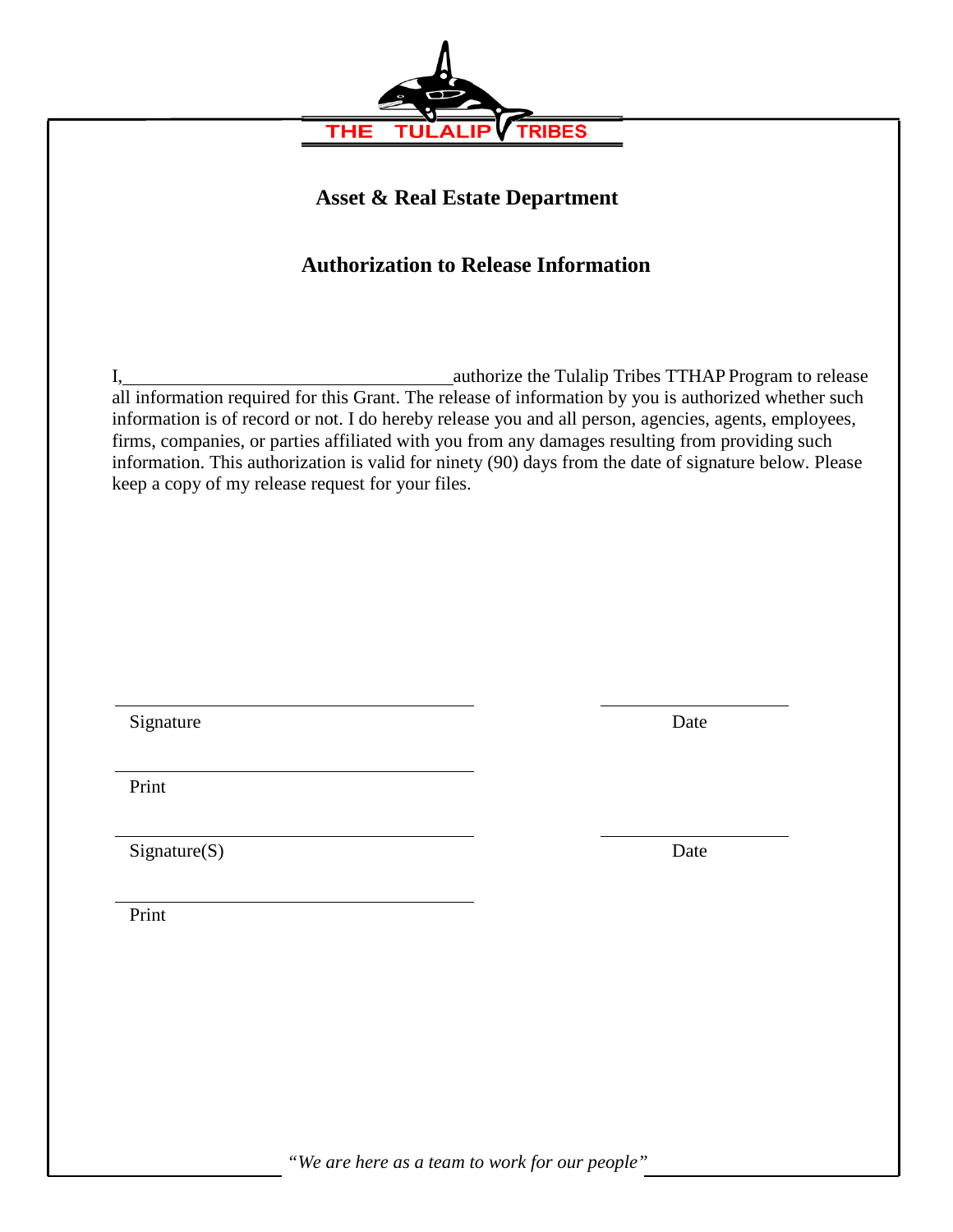| <b>TRIBES</b><br><b>THE</b><br>ΤΙ<br><b>Asset &amp; Real Estate Department</b><br><b>Tulalip Tribes Housing Assistance Program</b> |      |            |  |                                  |  |  |
|------------------------------------------------------------------------------------------------------------------------------------|------|------------|--|----------------------------------|--|--|
|                                                                                                                                    |      |            |  | Letter for requesting assistance |  |  |
|                                                                                                                                    |      |            |  | To whom it may concern:          |  |  |
|                                                                                                                                    |      |            |  |                                  |  |  |
|                                                                                                                                    |      |            |  |                                  |  |  |
|                                                                                                                                    |      |            |  |                                  |  |  |
|                                                                                                                                    |      |            |  |                                  |  |  |
|                                                                                                                                    |      |            |  |                                  |  |  |
|                                                                                                                                    |      |            |  |                                  |  |  |
|                                                                                                                                    |      |            |  |                                  |  |  |
|                                                                                                                                    |      |            |  |                                  |  |  |
|                                                                                                                                    |      |            |  |                                  |  |  |
| <b>Applicant's Signature</b>                                                                                                       | Date | Tribal ID# |  |                                  |  |  |
|                                                                                                                                    |      |            |  |                                  |  |  |